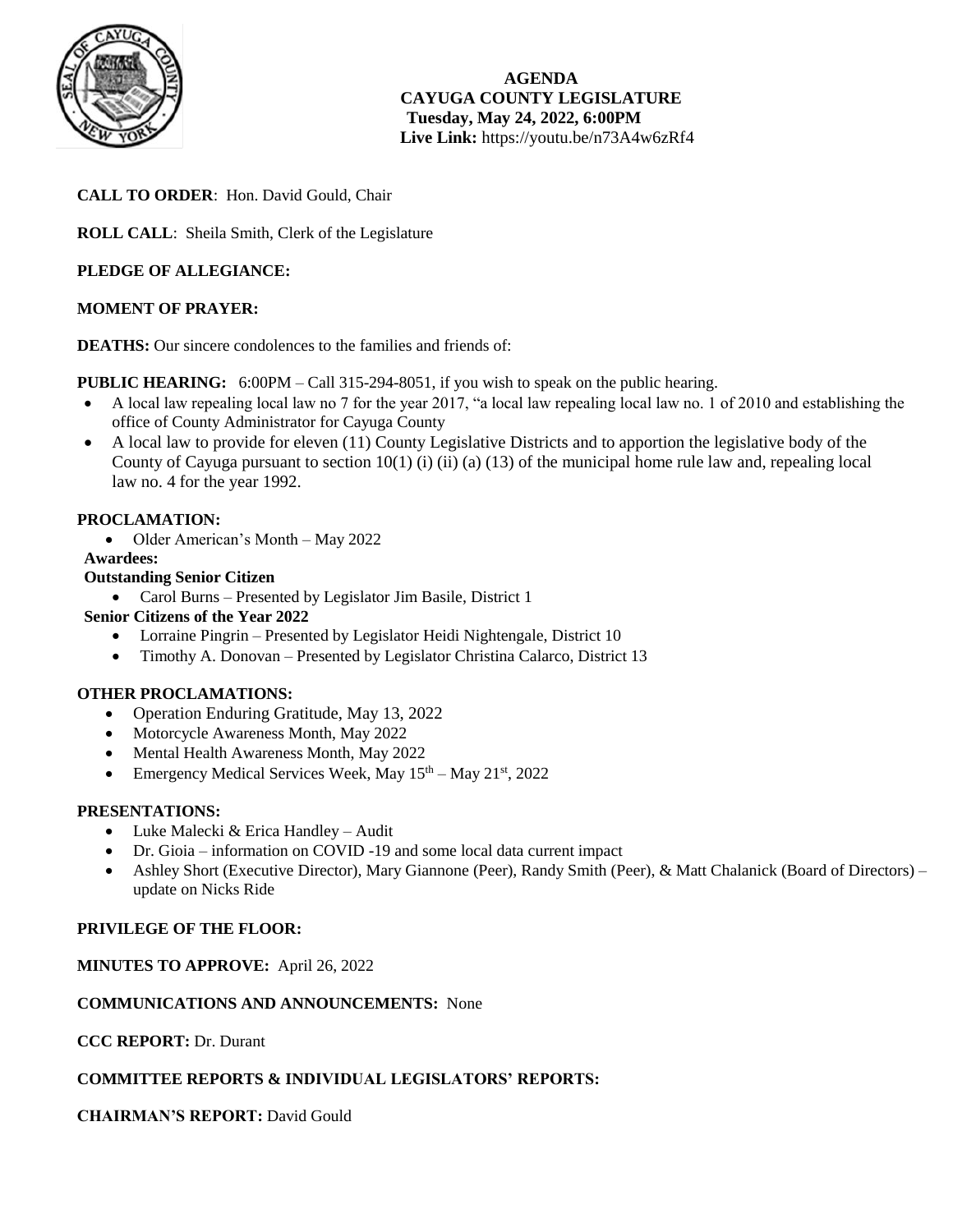#### **CAYUGA COUNTY LEGISLATURE RESOLUTIONS 5-24-22**

#### **WAYS & MEANS:**

- 5-22-WM-1 Appointing Rachael Jacobs to the position of Office of County Auditor
- 5-22-WM-2 Authorizing the Settlement of the Matter of Lattimore WCBB, LLC and Robert Moore vs. City of Auburn Board of Assessment Review, the Assessor of the City of Auburn, and the City of Auburn, Cayuga County, New York (Index Nos. E2020-0418; E2021-0643) and the Execution of a Stipulation of Settlement
- 5-22-WM-3 Authorize the County Treasurer to pay Mortgage Tax
- 5-22-WM-4 Authorizing the Purchase of Tax-Delinquent Property Owned By Cayuga County
- 5-22-WM-5 Resolution to delete unenforceable tax liens on Tax Map Number 10.01-1-36 in the Town of Sterling
- 5-22-WM-6 Authorize the use of ARPA funds for projects in the Cayuga County Soil and Water Conservation District and Buildings and Grounds Department
- 5-22-WM-7 Authorizing the transfer of \$400,000.00 to the Cayuga County Water and Sewer Authority for the purchase and installation of a sewer line and a forced main and authorizing the Chairman of the Cayuga County Legislature to execute agreement.

#### **HEALTH & HUMAN SERVICES:**

- 5-22-HH-1 Authorizing the Cayuga County Legislature and the Public Health Director to create and fill a Women, Infants and Children Program Support Specialist position.
- 5-22-HH-2 Authorizing the Chairman of the Legislature and the Public Health Director to enter into a 3-Year Agreement with the NYS Department of Health to allow the Health Department continued participation in the Zoonoses (Rabies) Program
- 5-22-HH-3 Amending the Social Services 2022 Budget to accept funds from the Administration for Community Living (ACL) in the form of Grants to Enhance Adult Protective Services to Respond to COVID-19
- 5-22-HH-4 Authorizing the Commissioner of Social Services to Fill Human Services Examiner Position in the Department of Social Services
- 5-22-HH-5 Authorizing the Chairman of the Legislature and the Commissioner of Social Services to enter into a contract with Laboratory Corporation of America ® Holdings (AKA Lab Corp) for the Provision of Parentage Testing for the Child Support Enforcement Unit of Department of Social Services
- 5-22-HH-6 Authorizing the Director of Community Services to fill a Senior Clerk Position at the Community Mental Health Center of Cayuga County due to the reclassification of a position by the Cayuga County Civil Service Commission.
- 5-22-HH-7 Authorizing the Chair of the Cayuga County Legislature and the Director of Community Services to Accept a Grant from the New York State Division of Criminal Justice System
- 5-22-HH-8 Amending the Mental Health 2022 Budget to adjust State Aid funding for Contract Agencies
- 5-22-HH-9 Authorizing the renewal of the lease agreement between PFI Housing Company of Auburn, Inc. for a portion of the premises located at 149 Genesee St., Auburn, New York ("Edward T. Boyle Center") for the Long Term Care Office
- 5-22-HH-10 Authorize the creation and filling of one Full-Time Crisis Intervention Care Manager Position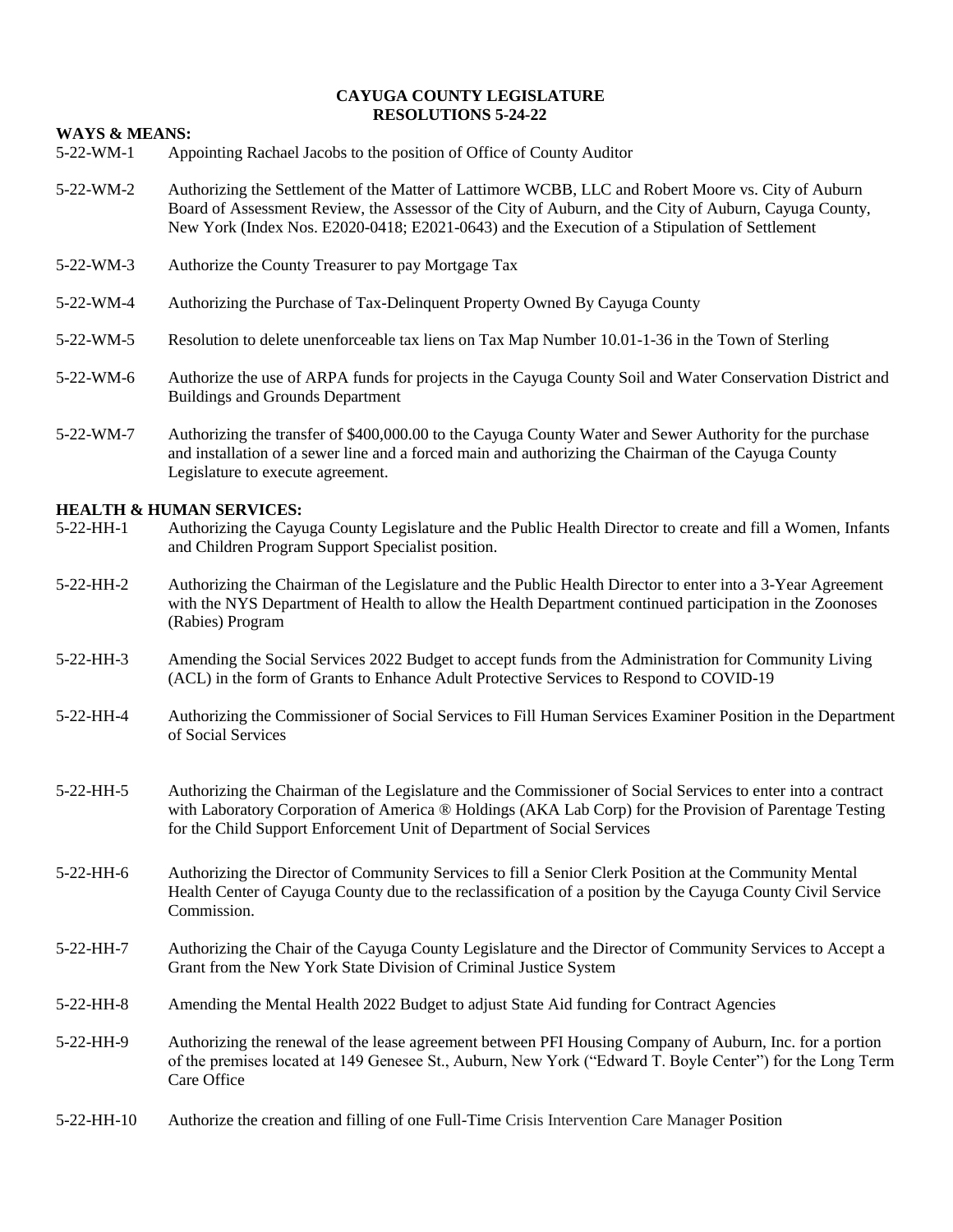## **GOVERNMENT OPERATIONS:**

- 5-22-GO-1 **(MOVED TO LEG-3)** To adopt Local Law No. \_\_\_ for the year 2022," A Local Law Repealing Local Law No. 7 of 2017," A Local Law repealing Local No. 1 of 2010 and establishing the Office of the County Administrator for Cayuga County
- 5-22-GO-2 Authorizing the Cayuga County Clerk to fill (3) three positions in the Motor Vehicle Department: DMV Supervisor, DMV Senior Cashier and DMV Cashier

#### **PLANNING:**

5-22-PL-1 Authorizing the submittal of a grant application funding request to the New York State Department of Transportation to update the Cayuga Lake Scenic Byway Corridor Management Plan

# **PUBLIC WORKS:**<br>5-22-PW-1 Aut

- 5-22-PW-1 Authorizing the Highway Superintendent to access and use the Internet Government Solutions Equitable Business Opportunities (EBO) System for NYDOT funded projects.
- 5-22-PW-2 Authorization to accept SFY 2021-22 additional NYS DOT funds & to authorize 2022 paving list #2
- 5-22-PW-3 Authorizing the Chair of the Legislature to enter in to an agreement with Hybrid Building Solutions to erect Auburn Salt Shed
- 5-22-PW-4 **(Added @ Ways)** Authorizing the Chair of the Legislature to enter into an Agreement with Little League Baseball of Auburn, New York allowing for the operations of Auburn Little League at Emerson Parkl
- 5-22-PW-5 **(Added 5/23/22)** Authorizing the Highway Department to purchase Fuel System upgrades and authorizing the Chair to execute a contract with S&W Services, Inc.

## **JUDICIAL & PUBLIC SAFETY:**

- 5-22-JP-1 **(PULLED)** Authorizing the expenditure of unexpended aid to prosecution funds approved contract reallocation by the New York State Division of Criminal Justice Services
- 5-22-JP-2 Authorization to fill one (1) Account Clerk Typist title in the Cayuga County Probation Department
- 5-22-JP-3 Authorizing the Chair of the Cayuga County Legislature to enter into an agreement with Cayuga Counseling for the Alternative Sentencing Program for the term July 1, 2022 through June 30, 2023
- 5-22-JP-4 Authorizing the Chair of the Cayuga County Legislature to enter into an agreement with Cayuga Counseling for pretrial diversion services for the term July 1, 2022 through June 30, 2023
- 5-22-JP-5 Authorizing the Probation Department to enter into a contract with Cayuga Counseling to provide pretrial release services.
- 5-22-JP-6 Authorizing the Sheriff to fill one vacant Custody Corporal Position in the Custody Division of the Cayuga County Sheriff's Office and any resulting backfill positions
- 5-22-JP-7 Authorize the Chair of the Legislature and Sheriff of Cayuga County to enter into an agreement with Lexipol Law Enforcement to provide law enforcement accreditation implementation and subscription services for the Road Patrol Division
- 5-22-JP-8 Authorize the Sheriff of Cayuga County to fill one (1) seasonal personnel position for the Marine Patrol Unit
- 5-22-JP-9 Resolution to change the terms of the Sheriffs Employees Association Of Cayuga County's Contract to allow for qualified lateral transfer new hires from other County Jail Facilities to be hired with credit and consideration for prior service time when setting their starting salary.
- 5-22-JP-10 Authorizing the appointment of a STOP-DWI Coordinator and the setting of the salary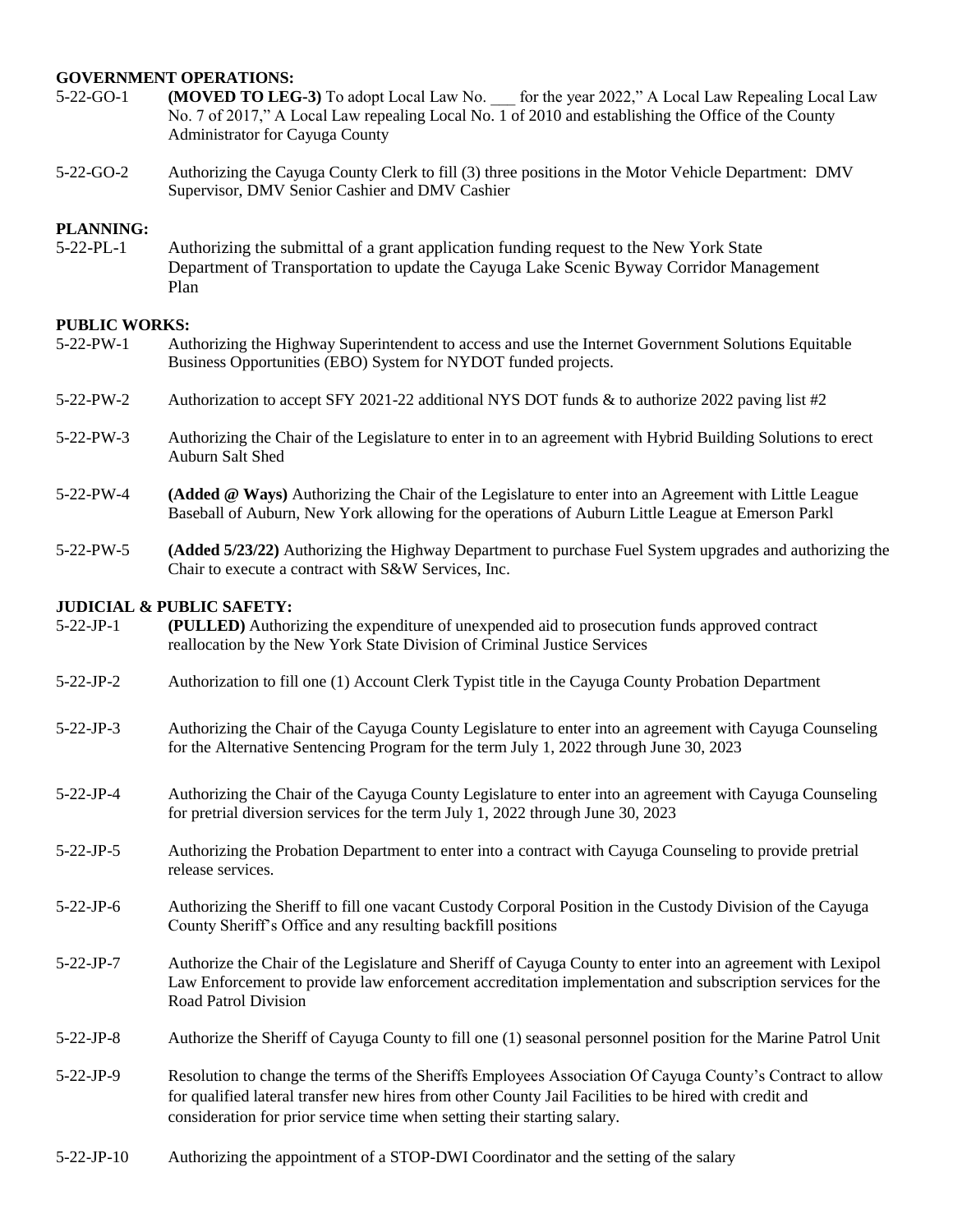#### **LEGISLATURE:**

- 5-22-LEG-1 To adopt Local Law No. \_\_\_ for the year 2022, A Local Law to provide for eleven (11) County Legislative Districts and to apportion the Legislative Body of the County of Cayuga pursuant to section 10(1)(i) (ii) (a) (13) of the Municipal Home Rule Law and repealing Local Law No. 4 for the year 1992
- 5-22-LEG-2 Commitment of the Cayuga County Opioid Settlement funds to the Treatment, Recovery and Prevention of Opioid Use Disorders and any co-occurring Substance Use Disorders or Mental Health conditions
- 5-22-LEG-3 To adopt Local Law No. for the year 2022," A Local Law Repealing Local Law No. 7 of 2017," A Local Law repealing Local No. 1 of 2010 and establishing the Office of the County Administrator for Cayuga County
- 5-22-LEG-4 Authorizing appointments to various Boards and Agencies

#### **And any other business that may come before the Board**

#### **ADJOURNMENT:** Tuesday, June 21, 2022

**If you have a disability and need accommodations, please call the Clerk of the Legislature's office at 253-1308 at least 48 hours before the scheduled meeting to advise what accommodations will be necessary.**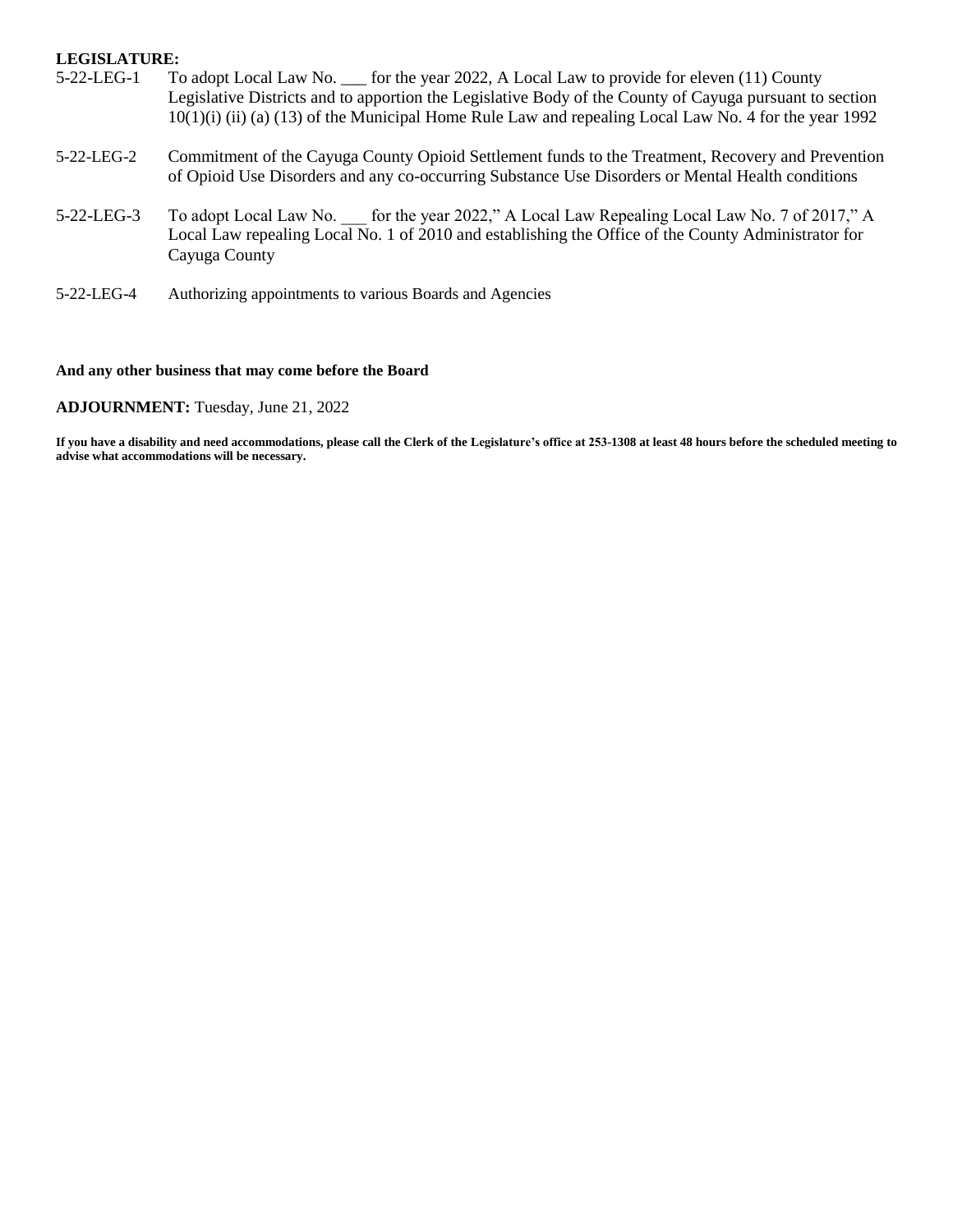**RESOLUTION NO.** 5-24-22 **PT Little League** 

## **Authorizing the Chair of the Legislature to enter into an Agreement with Little League Baseball of Auburn, New York allowing for the operations of Auburn Little League at Emerson Park**

BY: Andy Dennison, Chair, Public Works Committee Hans Pecher, Chair, Ways & Means Committee

WHEREAS, The Cayuga County Legislature passed Resolution No. 144-19 which authorized the Chair of the Legislature to enter into an Agreement for a period of October 1, 2019 through September 30, 2024 with Auburn Little League and Auburn YMCA-WEIU, who assumed the management responsibilities of Auburn League following their merger, for their utilization of the playing fields at Emerson Park; and

WHERES, Pursuant to Paragraph 11 of the Agreement established from Resolution No. 144-19, YCMA-WEIU has provided written notice of its election to terminate the Agreement, effective thirty (30) days from April 13, 2022; and

WHERES, Auburn Little League historically has used and managed the designated playing fields prior to the merger with YMCA-WEIU and would like to continue the use of the fields at Emerson Park until the end of the previously agreed upon term, September 30, 2024; and now therefore be it

RESOLVED, that the Chair of the Legislature is hereby authorized and directed to enter into an Agreement with Little League Baseball of Auburn, New York for the use and management of designated playing fields at Emerson Park until September 30, 2024, in exchange for one dollar (\$1) for each year, upon review and approval as to form by the County Attorney's Office and be it further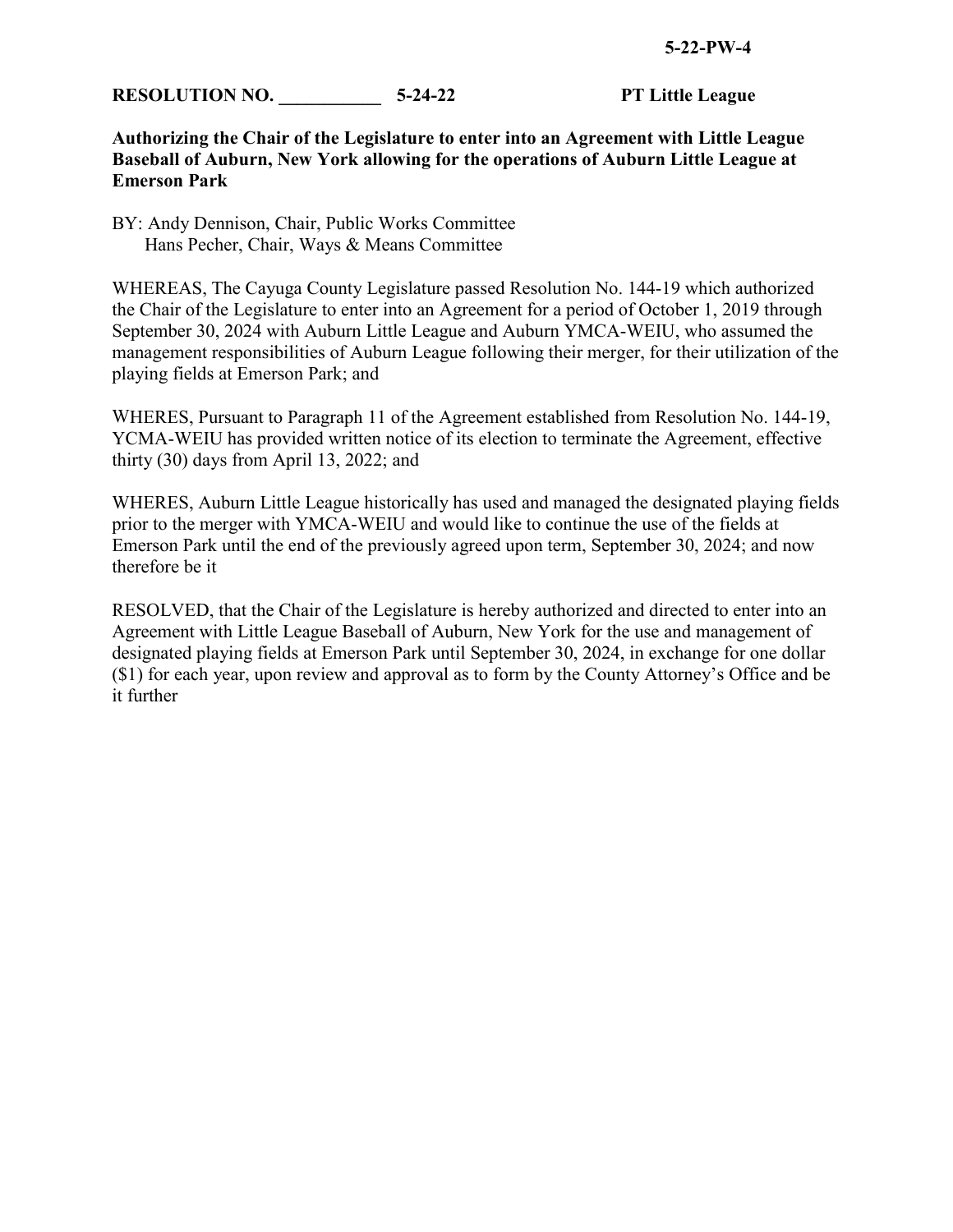## **RESOLUTION NO. \_\_\_\_\_\_\_\_\_\_\_ 5/24/22 HWY Fuel System Upgrade rev2**

## **Authorizing the Highway Department to purchase Fuel System upgrades and authorizing the Chair to execute a contract with S&W Services, Inc.**

BY: Andy Dennison, Chairman of the Public Works Committee

WHEREAS, Resolution No. 179-22 authorized ARPA funds in the amount of \$400,000.00 for Fuel System upgrades to Highway's existing fuel systems; and,

WHEREAS, The Cayuga County Highway wishes to upgrade the current system instead of replacing for cost savings; and,

WHEREAS, Section 103 of the New York State General Municipal Law and section 163 of the New York State Finance Law, and Local Law 5 of 2020 authorizes purchase contracts to be awarded based upon best value; and,

WHEREAS, S&W Services Inc., a sole source vendor in Central New York for the Highway Departments existing fuel system, has supplied an estimate for the system upgrades to the fuel system which involves the use of existing parts from the present fuel system in an amount not to exceed \$400,000.00; now therefore be it

RESOLVED, That the Highway Department and the County of Cayuga is authorized to enter into a contract with S&W Services, Inc. for the purchase of an upgraded fuel system in an amount not toe exceed \$400,000.00; and be it further,

RESOLVED, That the Chair of the Legislature be and is hereby authorized to execute all necessary agreements to enact the intent of this Resolution; and be it further,

RESOLVED, That the Cayuga County Finance Department is authorized and directed to make the necessary journal and accounting entries required to implement the intent of this resolution; and be if further,

RESOLVED, The County Attorney's Office shall review all agreements prior to signing.